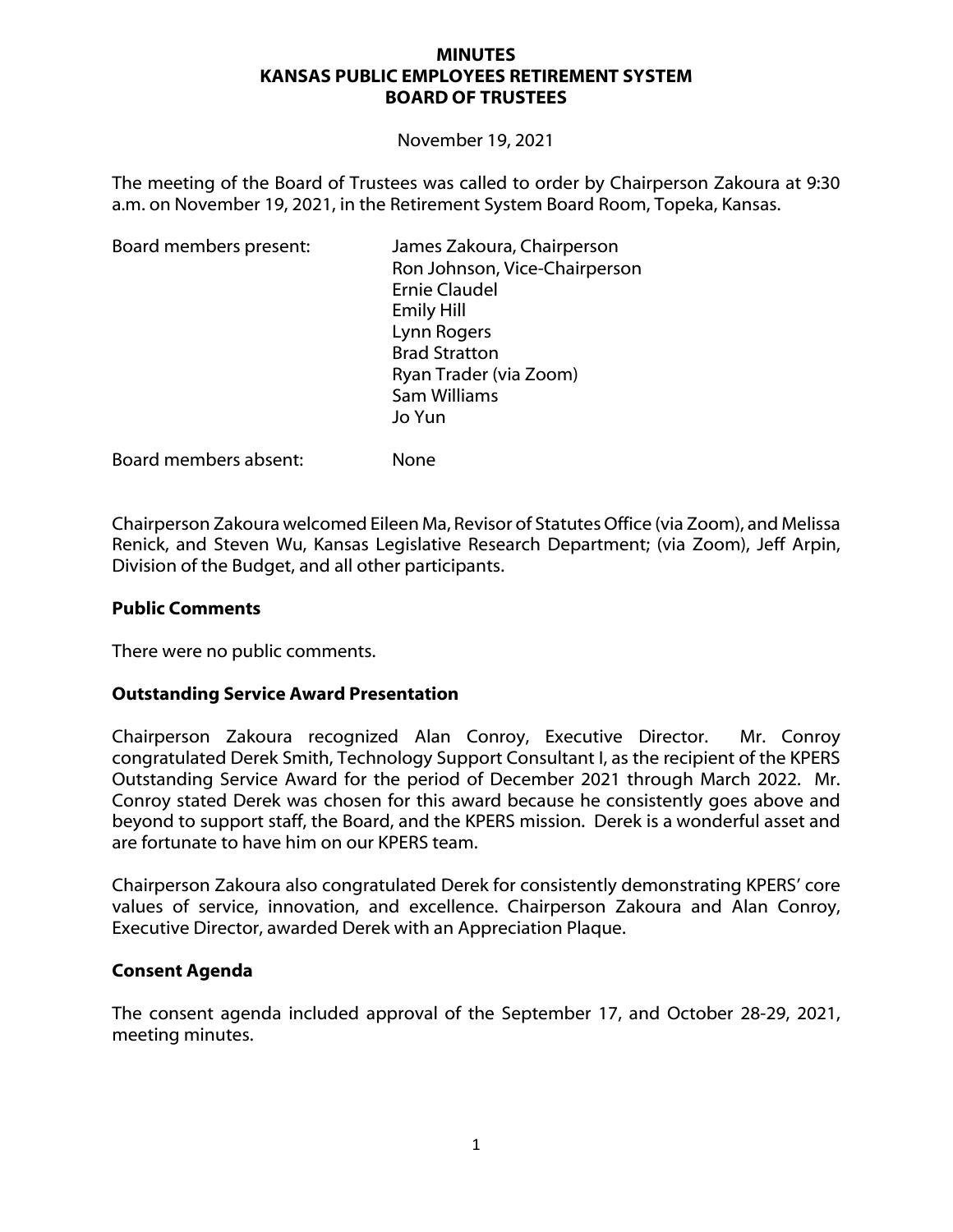*Trustee Johnson moved the Board of Trustees adopt the consent agenda. Trustee Stratton seconded the motion. Motion carried.*

# **Executive Director's Report**

Chairperson Zakoura recognized Alan Conroy, Executive Director. Mr. Conroy reported on recent agency activities including:

KPERS has been implementing Governor Kelly's directive to have staff work remotely where feasible. The Governor has extended the directive through the end of 2021. KPERS has allowed employees to perform some duties in the office as needed.

KPERS Human Resources tracks employees who have been tested or are required to quarantine and follow the Department of Administration and the Kansas Department of Health and Environment guidelines. Employees that are fully vaccinated are not required to quarantine. Unvaccinated employees (and those choosing not to report vaccination status) quarantine when indicated.

The Education team of Benefits and Members Services conducted virtual employer seminars in September and October, with 1,000 employer representatives in attendance. The Education staff also participated in quarterly virtual Pre-Retirement Webinars for members approaching retirement, with nearly 1,000 attendees.

Benefits and Member Services staff members have been working on the Modernization project covering member enrollment, correspondence, contact center, account withdrawals, and member, beneficiary and retiree maintenance topics.

The Fiscal Services Division and KPERS outside auditor, CliftonLarsonAllen (CLA), completed the Fiscal Year 2021 financial audit of the pension plan, issuing an unmodified opinion. CLA is in the process of completing the Fiscal Year 2021 Governmental Accounting Standards Board (GASB 68) audit for our employers.

KPERS received the Government Finance Officers Association (GFOA) Certificate of Achievement for the Fiscal Year 2020 annual financial report.

The Fiscal Services Employer Reporting Unit has handled 2,066 calls and emails from our employers since September. Employer Auditing completed 22 standard employer audits since September, 32 total this fiscal year.

The Investment staff has been implementing the recommendations approved by the Board during the September meetings. The private markets investment staff conducted several due diligence meetings with an infrastructure investment firm. The revised Statement of Investment Policy has been communicated to all the System's investment managers, investment consultants, and other relevant constituencies.

The public markets investment staff has been gathering the annual disclosure reports from all of the System's investment managers, and proxy voting reports from the System's publicly traded equity managers. All the Investment staff participated in a virtual meeting with representatives of Meketa Investment Group, Mercer, and The Townsend Group on October 27, 2021.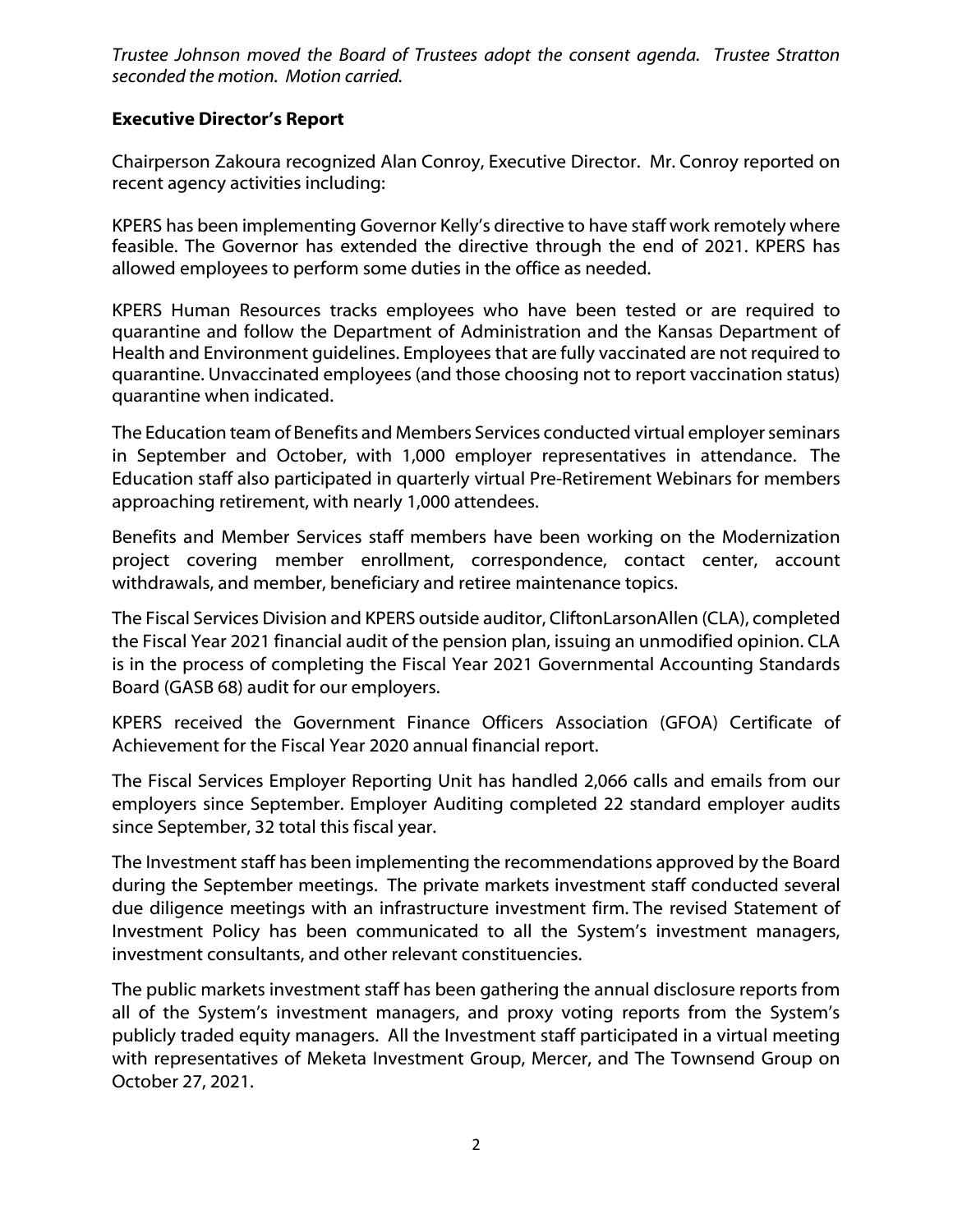The Communications team held user testing sessions for the kpers.org website. Results were mainly positive, including validation of new design and content approach.

The Communications team supported Benefits and Member Services for quarterly preretirement webinars. For calendar year 2021, 3,638 members attended a Pre-Retirement webinar, a 32% increase over 2020.

The KPERS 457 team added local employer Auburn Township to the plan. This brings the total number of joinders signed to ten for the year. Empower will continue to work with new plan members to facilitate enrollment and funding the plan.

KPERS 457 staff and KPERS pension staff participated in the Department of Administration's benefits open house on the south lawn of the State Capitol Building on October 5 and again on October 20, 2021. In mid-October, staff attended the League of Kansas Municipalities annual conference to answer questions from existing local employers as well as offer KPERS 457 Plan services to those local employers wanting to join the Plan.

The pension administration system modernization project's major activities included "As-Is" process documentation and requirements analysis. The "As-Is" project documents all steps in each process and the related issues and gaps.

The modernization project engaged a Segal specialist to help with staff readiness for change and to highlight any areas of concern. Leadership interviews provided initial input, followed by focus groups with all employees working on the project. Initial findings include "watch items" on workload and realistic impacts to stakeholders.

Information Technology staff continue to provide significant support for the modernization project, as well managing the ongoing needs of the "legacy" pension administration system.

Information Technology staff also continues to work on completing the first phase of the data analysis project. Our vendor Catch Intelligence performed analysis on our main 200 data tables. IT staff has engaged in workshops with Premier Technologies to help us formulate our cloud visions and strategy, and to understand costs and implementation best practices.

The Security Administration has formed a committee to research and assess cybersecurity insurance. The committee met twice and are gathering information from agencies across the nation. They have completed our quarterly phishing email test for KPERS staff, with the highest success rate since we began in 2020. IT also deployed a new "report phishing" button within Outlook to make it easier for staff to report suspicious emails. As October was Cybersecurity Month, IT and Communications completed activities to increase awareness.

Alan Conroy, Executive Director made a presentation to the Sedgwick County Commissioners on a KPERS Overview, including the Cash Balance Plan.

### **Investment Operations Report**

The Chairperson recognized Bruce Fink, Deputy Chief Investment Officer for Public Markets. Mr. Fink reviewed the September 30, 2021, Investment Performance Report. He reported that the Retirement System experienced a total return of 10.6% for the calendar year to date (not annualized), 21.1% for the trailing one year, 10.6% average annualized total return for the trailing three years and 10.5% average annualized total return for the trailing ten years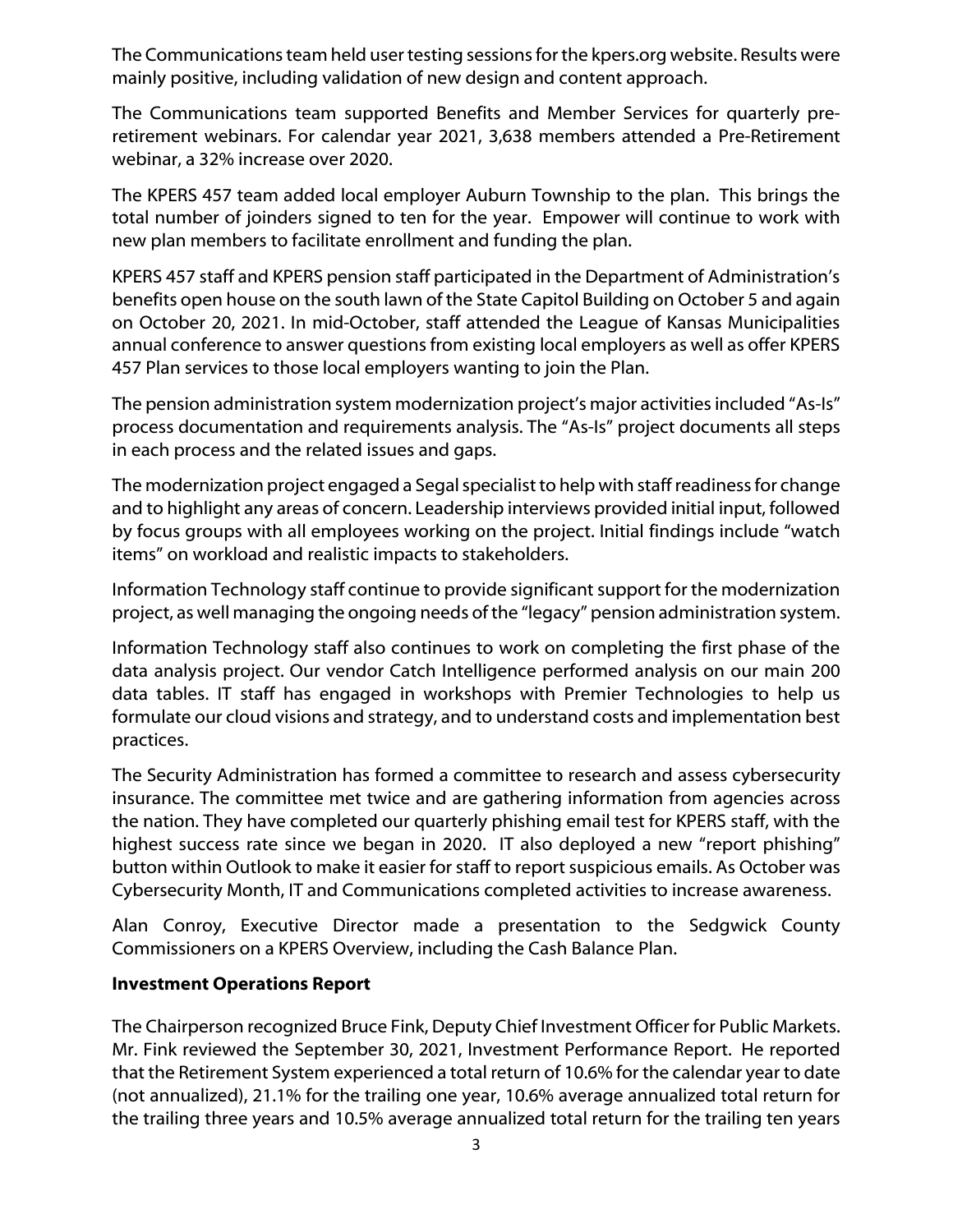ending September 30, 2021. Mr. Fink reviewed the performance of the System's active international equity managers. The report included a review of the investment managers' performance against both risk and return metrics, as stated in the Statement of Investment Policy, Objectives and Guidelines. Daniel Wadsworth, Investment Officer for Public Markets, reported on the performance of the System's core fixed income investment managers and yield driven fixed income investment managers. Mr. Fink reviewed the performance of the System's passive investment managers in the domestic equity, international equity, and real return asset classes.

The Chairperson recognized Aysun Kilic, Meketa Investment Group. Ms. Kilic reviewed the organization's Investment Market Risk Metrics Report and responded to questions.

### **Investment Committee Report**

Chairperson Zakoura recognized Emily Hill, Chairperson of the Investment Committee. Trustee Hill reported on the Investment Committee's meeting on Thursday, November 18, 2021, and responded to questions.

*Trustee Hill moved that the Board of Trustees approve a commitment of up to \$75 million to Brookfield Super-Core Infrastructure Partners L.P., and to authorize staff to proceed with the investment pending a satisfactory and final legal review of corresponding partnership documents. Trustee Stratton seconded the motion. Motion carried.*

# **Deferred Compensation Plan Committee Report**

Chairperson Zakoura recognized Brad Stratton, Acting Chairperson of the Deferred Compensation Committee. Trustee Stratton provided a report of the Deferred Compensation Committee meeting held on Thursday, November 19, 2021.

*Trustee Stratton moved that the Board of Trustees direct SageView Advisory Group, LLC, and KPERS 457 staff to terminate the Vanguard Mid Cap Growth Fund and the Goldman Sachs Small Cap Growth Insights Fund and replace them respectively with the Delaware Ivy Mid Cap Growth Fund and the Alliance Bernstein (AB) Small Cap Growth Z Fund and map the existing assets in each fund to its respective replacement fund as soon as practical. Trustee Claudel seconded the motion. Motion carried.*

### **Audit Committee Report**

Chairperson Zakoura recognized Ron Johnson, Chairperson of the Audit Committee. Trustee Johnson provided a report of the Audit Committee meeting held on Friday, November 19, 2021, and responded to questions.

### **Continued Discussion and Information on the Actuarial Investment Assumed Rate of Return**

Chairperson Zakoura recognized Alan Conroy, Executive Director. Mr. Conroy provided information and reviewed the process for the discussion of the investment return assumption rate of return and responded to questions.

Chairperson Zakoura recognized Jarod Waltner, Planning and Research Officer. Mr. Waltner reviewed the latest distribution of investment return assumptions, the State/School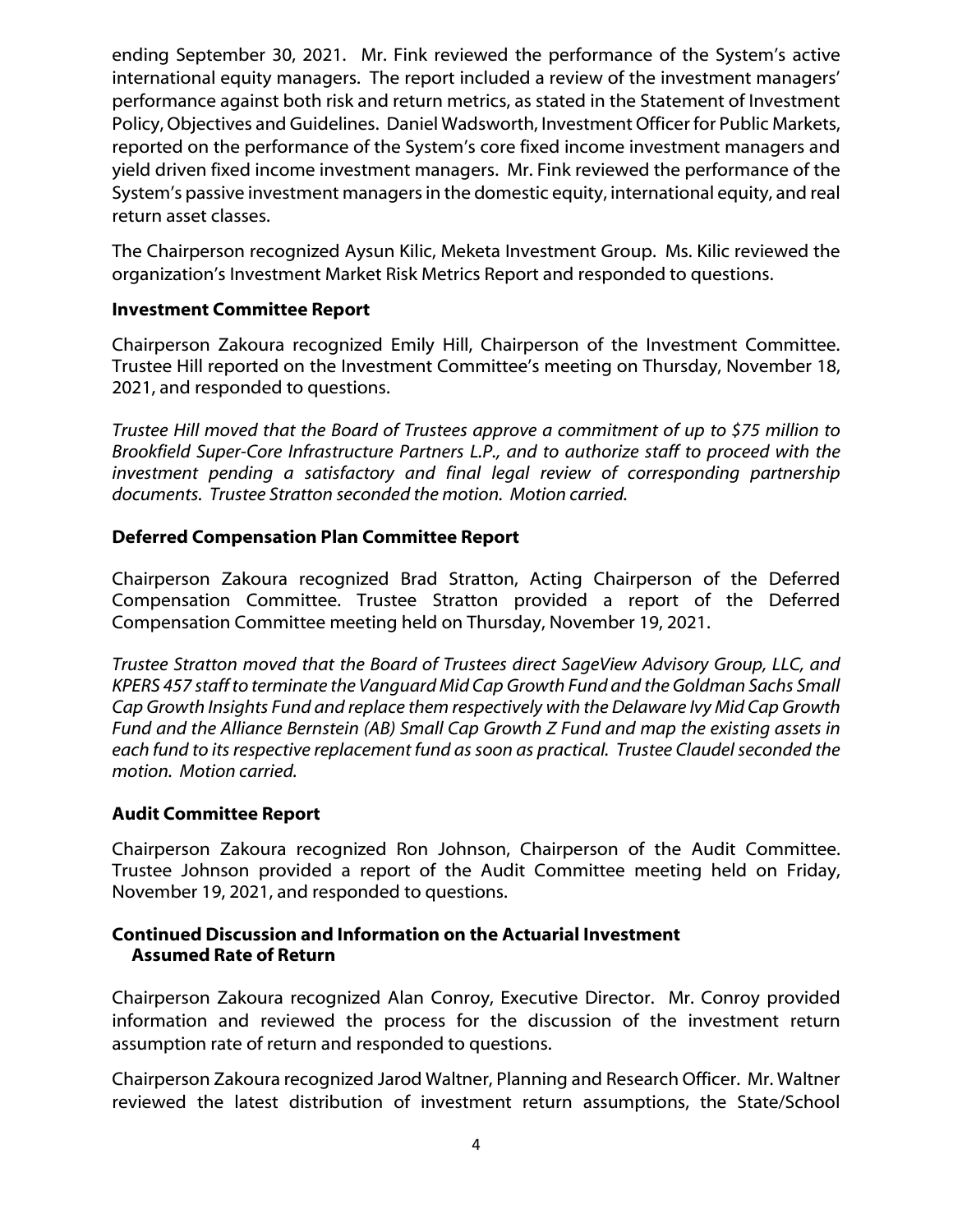employer contribution rates, and the calculations affected by interest rate assumptions. Mr. Waltner responded to questions.

Chairperson Zakoura recognized Pat Beckham, Principal and Consulting Actuary, Cavanaugh Macdonald. Ms. Beckham provided information regarding the investment return assumption rate of return and responded to questions.

The Board discussed the information provided to them regarding the actuarial investment assumed rate of return, the latest distribution of investment return assumptions, the State/School employer contribution rates, and the calculations affected by interest rate assumptions. The was general consensus for the Board to continue discussion on this issue at the January Board meeting.

### **Retirement System Operations**

Chairperson Zakoura recognized Mary Beth Green, Chief Benefits Officer. Ms. Green reviewed the Key Performance Measures of the Benefits and Member Services Division for September and October 2021 and responded to questions.

The Chairperson Zakoura recognized Judy McNeal, Chief Fiscal Officer. Ms. McNeal reviewed the October 2021 monthly financial reports and responded to questions.

# **Possible Legislation for Consideration by the Next Session of the Legislature**

Chairperson Zakoura recognized Jarod Waltner, Planning and Research Officer. Mr. Waltner provided a report on possible legislation for consideration by the 2022 Session of the Legislature. Staff did not recommend any specific legislative changes for the 2022 Session of the Legislature. Mr. Waltner responded to questions.

### **Extension of Group Life Insurance Contract**

Chairperson Zakoura recognized Mary Beth Green, Chief Benefits Officer. Ms. Green reviewed the proposed Group Life Insurance contract and responded to questions.

*Trustee Stratton moved that the Board of Trustees authorize the Executive Director to finalize the premiums, benefits, and risk/expense charges with Standard Insurance Company for the period from January 1, 2022 through December 31, 2024. Trustee Rogers seconded the motion. The motion carried.*

### **KPERS Member Demographics and Trends**

Chairperson Zakoura recognized Jarod Waltner, Planning and Research Officer. Mr. Waltner reviewed the KPERS Retirement experience, including retirement eligibility, retirement outlook, retirement rates, and potential impact on funding. Mr. Waltner responded to questions.